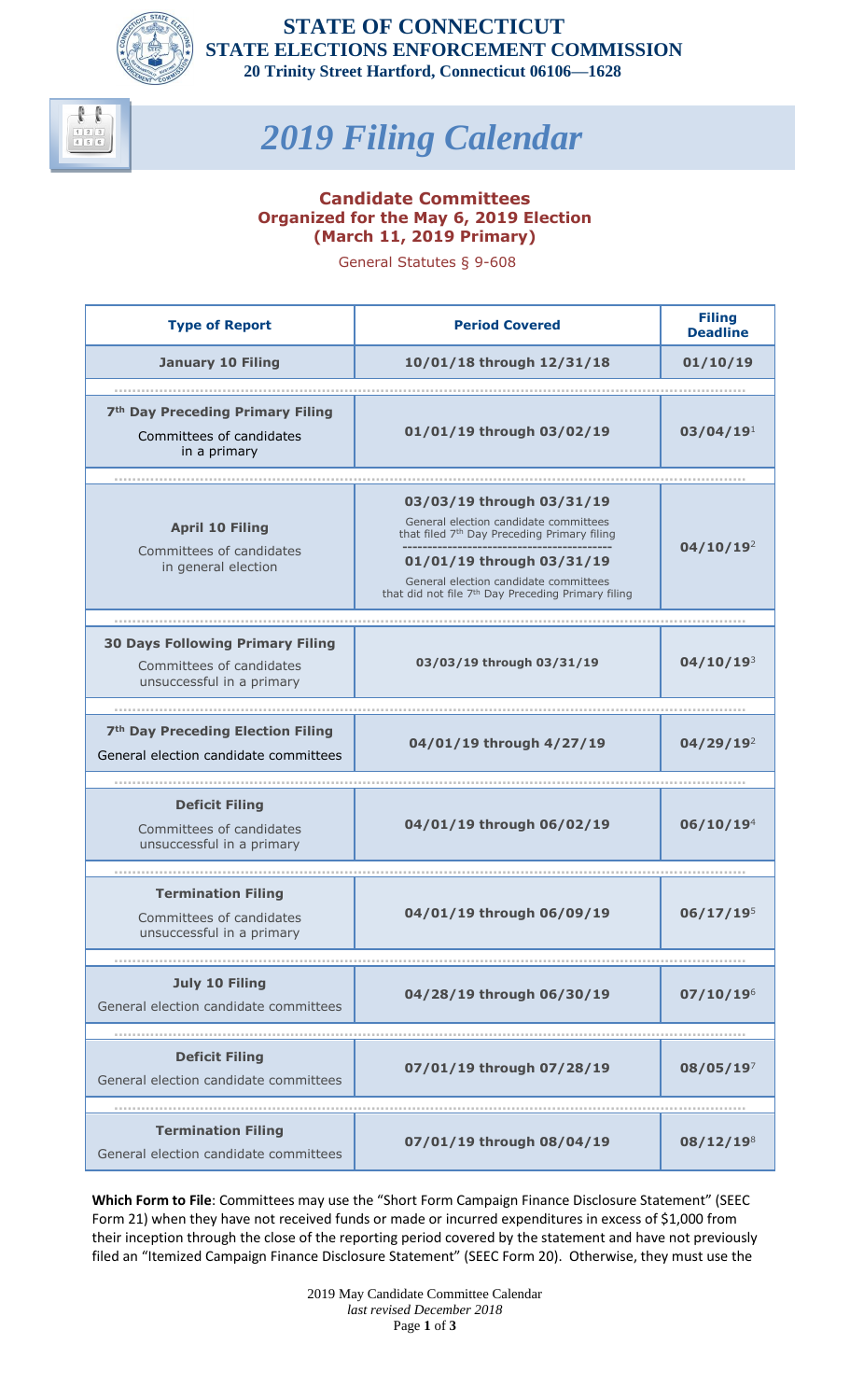SEEC Form 20. Committees should keep in mind that if they opt to file SEEC Form 21's, they will still be required to report *all* activity since inception if and when they receive contributions or make expenditures exceeding the \$1,000 threshold. Reaching the threshold triggers the requirement to file an itemized statement (a "long form" SEEC Form 20).

**Type of Report**: The "Type of Report" corresponds to the financial disclosure reports required by General Statutes § 9‐608 (a).

**Period Covered**: The "Period Covered" means the dates for which the committee must report all of its financial activity. The period covered must include the financial activity of the committee beginning the first day not included on the last filed financial disclosure statement and must be complete through 11:59 p.m. of the date of the last day covered. For example, the April 10th filing for candidates not in a primary covers all activity starting at 12:00 a.m. on January 1 and ending at 11:59 p.m. on March 31. If the committee came into existence after the beginning of the period covered by the statement, then the period covered must begin on the date the committee first received funds, the date the committee first made or incurred expenditures, or the date the committee registered (whichever is earliest). Also, if the "Short Form Campaign Finance Disclosure Statement" (SEEC Form 21) was previously used, then the committee's first filed itemized statement (SEEC Form 20) must cover a period that begins with the committee's date of inception as the start date.

**Filing Deadline**: The "Filing Deadline" is the last date on which the committee treasurer may submit his or her disclosure filing. In addition, the disclosure filing *may not be submitted or received* on or before the last day in the period covered. For example, the April 10th filing may not be submitted or received on March 31 or earlier, since it must cover the period ending on March 31. The earliest this report may be submitted or received is April 1. Statements filed after the applicable deadline of the filing period will be subject to a mandatory \$100 late fee.

**When and Where to File**: All candidate committees of candidates running for municipal office file disclosure statements with their local town clerk. Statements are considered timely filed if they are either postmarked by the United States Postal Service before midnight on or before the required filing deadline date or delivered by hand to the town clerk by the close of business on or before the required filing deadline date. You should contact the town clerk's office to find out its business hours.

**NOTE**: Self-funded candidates who have filed a 1B exemption (and therefore do not have a candidate committee) and have made or incurred expenditures over \$1,000 in the aggregate file the SEEC Form 23 in accordance with the same schedule as that of a candidate committee.

**NOTE: Candidate committees of candidates who never make it onto the ballot but remain open are required to file all quarterly reports and submit deficit filings or a termination filing, as the case may be, in accordance with footnotes 8 and 9. Please call the Commission if you need further guidance.**

## **Footnotes:**

- 1. Only committees of candidates in a primary must file on this date.
- 2. A candidate committee of an unsuccessful candidate in the primary whose name is not eligible to appear on the general election ballot is not required to file this statement.
- 3. Any committee of an unsuccessful candidate in the primary that has eliminated any deficit or distributed any surplus may terminate at or before this time by filing a Termination Report in lieu of this report. While the 30 days following the primary filing is technically required of all primary participants, candidates who were successful in the primary will have covered the relevant period in their April quarterly statement and therefore do not have to file this statement.
- 4. The committee of a candidate who was not successful in the primary, which still has a deficit as of June 10, 2019 (the first business day after the 90th day following the March 11th primary) must file this report, and must thereafter file a Deficit Report on the 7th day of each month in which there was either an increase or decrease of more than \$500 as of the last day of the month preceding the filing measured against the amount of the deficit reported on the last Deficit Report. A Termination Report may be filed in lieu of a Deficit Report if the deficit has been erased and any surplus has been distributed by the last day of the month preceding the filing of a Termination Report.
- 5. The committee of a candidate who was not successful in the primary and which had a surplus that was not yet reported as distributed must distribute or expend its surplus by June 9, 2019 (the 90th day following the March 11th primary) and submit a Termination Filing by June 17, 2019.
- 6. A candidate committee that is ready to terminate at this time may file a Termination Report in lieu of this report. Keep in mind, however, that any candidate committee which has distributed its surplus by June 30, 2019 would have already filed its Termination Report because it is required to terminate